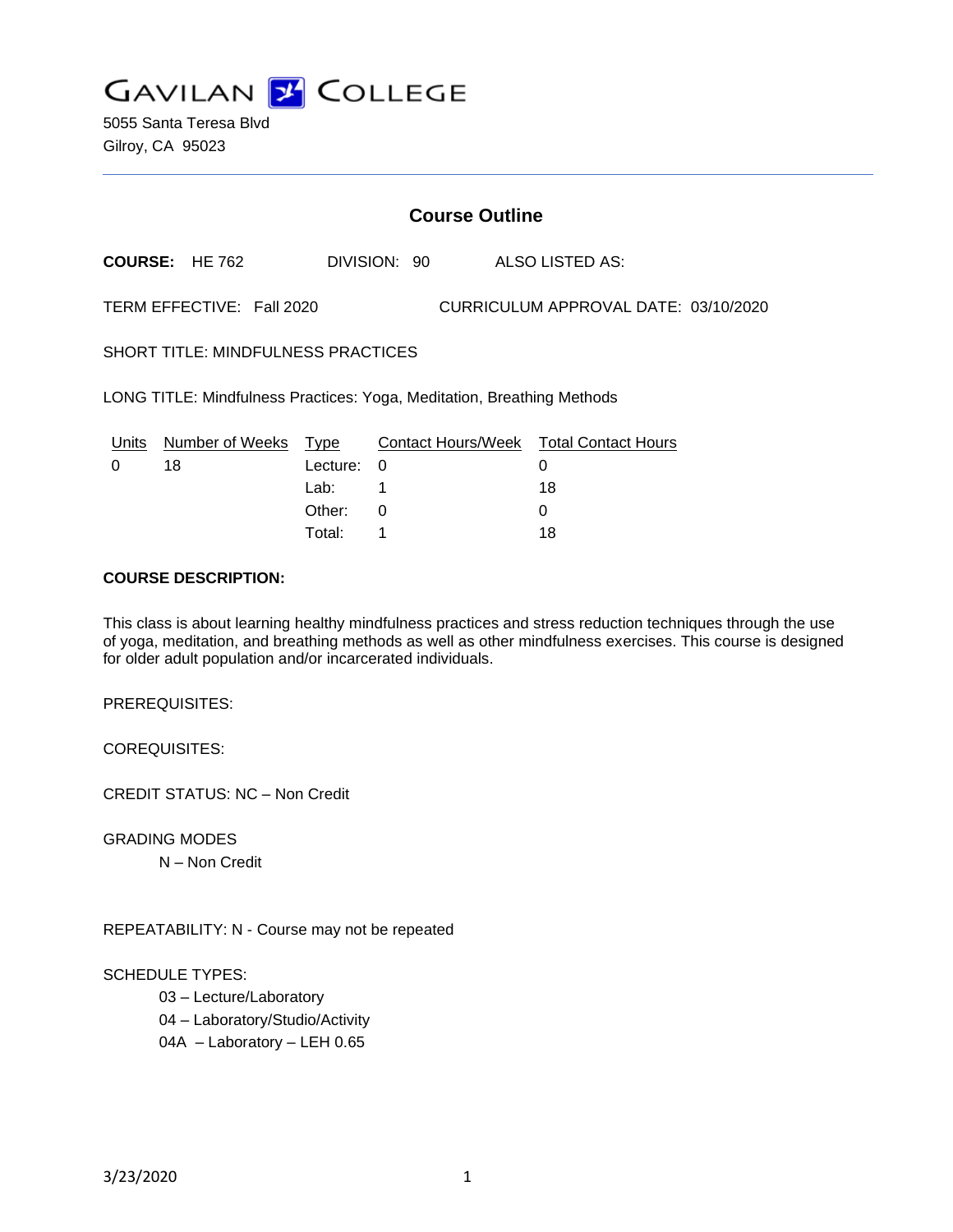# **STUDENT LEARNING OUTCOMES:**

By the end of this course, a student should:

- 1. Describe the benefits of mindfulness practices.
- 2. Demonstrate various mindfulness exercises, including meditation, breathing methods, and yoga poses.

## **CONTENT, STUDENT PERFORMANCE OBJECTIVES, OUT-OF-CLASS ASSIGNMENTS**

## Curriculum Approval Date: 03/10/2020

## 6 – 12 Hours

Content: Course overview. Students will be introduced to simple ways to practice mindfulness – pay attention, slow down, notice things, and experience your environment with all your senses. Meditation as a healthy mindfulness exercise will be presented. This will include body scan meditation, sitting meditation, and walking meditation. The benefits of meditation as a method to manage stress, anxiety, and pain will be discussed.

Student Performance Objectives: Explain at least 3 simple ways to practice mindfulness. Discuss and demonstrate meditation; including body scan, sitting, and walking meditation. Explain the benefits of meditation.

## $6 - 12$  Hours

Content: Students will be introduced to basic yoga poses as a mindfulness exercise. This may include: Cat, Dog, Child, Down Dog, Plank, Mountain, Straddle, Half Straddle, and Cobbler. These basic spinal movements may include: twists, forward flexion, hyperextension, and lateral flexion in seated, standing, prone, supine, balancing, or inverted positions. As needed, poses will be modified for older adults who may have medical issues. An explanation will be given regarding pose benefits and the benefits of yoga as a stress, anxiety, and pain reducer. Beginning yoga breathing techniques will be introduced. Introduction to basic flow techniques, linking poses together with simple sequencing will be taught. Modifications will be made to accommodate older adults. Meditation techniques presented will include the beginning levels of Savasana. A progressive relaxation series will be explored within the context of Savasana.

Student Performance Objectives: Explain the benefits of yoga and demonstrate correct alignment in basic poses such as Plank, Mountain, and Downward Facing Dog. Utilize modified poses as needed. Describe and perform yoga breathing (paranayama) techniques.

# 6 – 12 Hours

Content: Additional simple ways to practice mindfulness – live within the moment, accept yourself, and focus on breathing will be discussed. Introduce additional healthy mindfulness exercises such as guided imagery and other practices to relax the body and mind and help reduce stress. More complicated yoga flows will be introduced, including a warm-up flow which could be used as an introduction to each class. Poses will be modified as needed to accommodate older adults. Poses moving through the various body planes may be included, as well as basic poses to open the hips, spine, and shoulders. This could include Forward Fold, Chatteranga, Cobra, Extended Dog, Boat (upper and lower), Bridge, Tree, Pigeon, Squats, and Happy Baby. Students will be introduced to the use of props to modify movement, such as straps, blocks, and bolsters. The use of props will be modified to the needs of older adults with limited mobility and/or medical issues.

Student Performance Objectives: List at least 2 new simple mindfulness practices. Explain guided imagery. Correctly demonstrate breathing techniques. Demonstrate the following poses, utilizing modifications as needed: Forward Bend, Boat, Bridge, Tree, and Airplane. Employ the use of exercise props.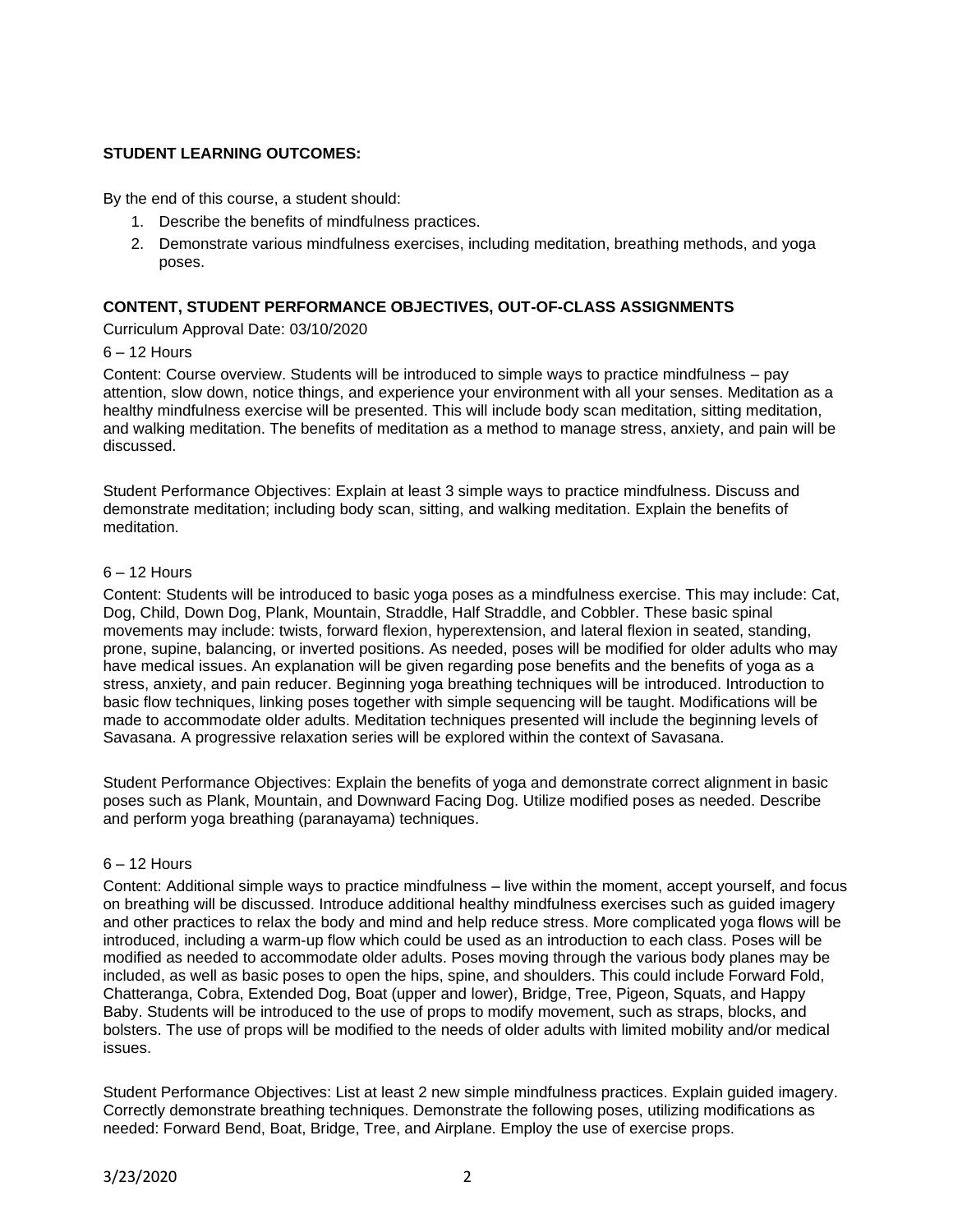#### 9 – 18 Hours

Content: Students will continue to build upon poses and sequencing techniques, adding more difficult poses if appropriate and/or within medical/physical capabilities. Students will be able to demonstrate modification of poses to accommodate limitations. Breathing techniques should be incorporated to synchronize with various poses. Stamina will be built as poses are held for longer durations. Additional meditation techniques, such as creative visualization will also be introduced. Review for final, including practicing correct pose alignment, sequencing, and breath work. Students will be asked to complete a written personal reflection of their experience in the class. Points to include are personal growth (ways to practice healthy mindfulness), physical growth and change (yoga poses), body awareness (breathing techniques), and stress/anxiety reduction (meditation and guided imagery).

Student Performance Objectives: Perform a sequencing of poses, using modifications as needed. Describe two new types of meditation techniques. Complete written personal reflection paper.

# **METHODS OF INSTRUCTION:**

Discussion, Demonstration, Guided Practice

# **METHODS OF EVALUATION:**

Problem-solving assignments Percent of total grade: 25.00 % 15% - 30% Situational Discussions

Skill demonstrations Percent of total grade: 50.00 % 40% - 60% Demonstration

Other methods of evaluation Percent of total grade: 25.00 % 15% - 30% Requires class participation.

# **REPRESENTATIVE TEXTBOOKS:**

No textbook required. Handouts may be provided.